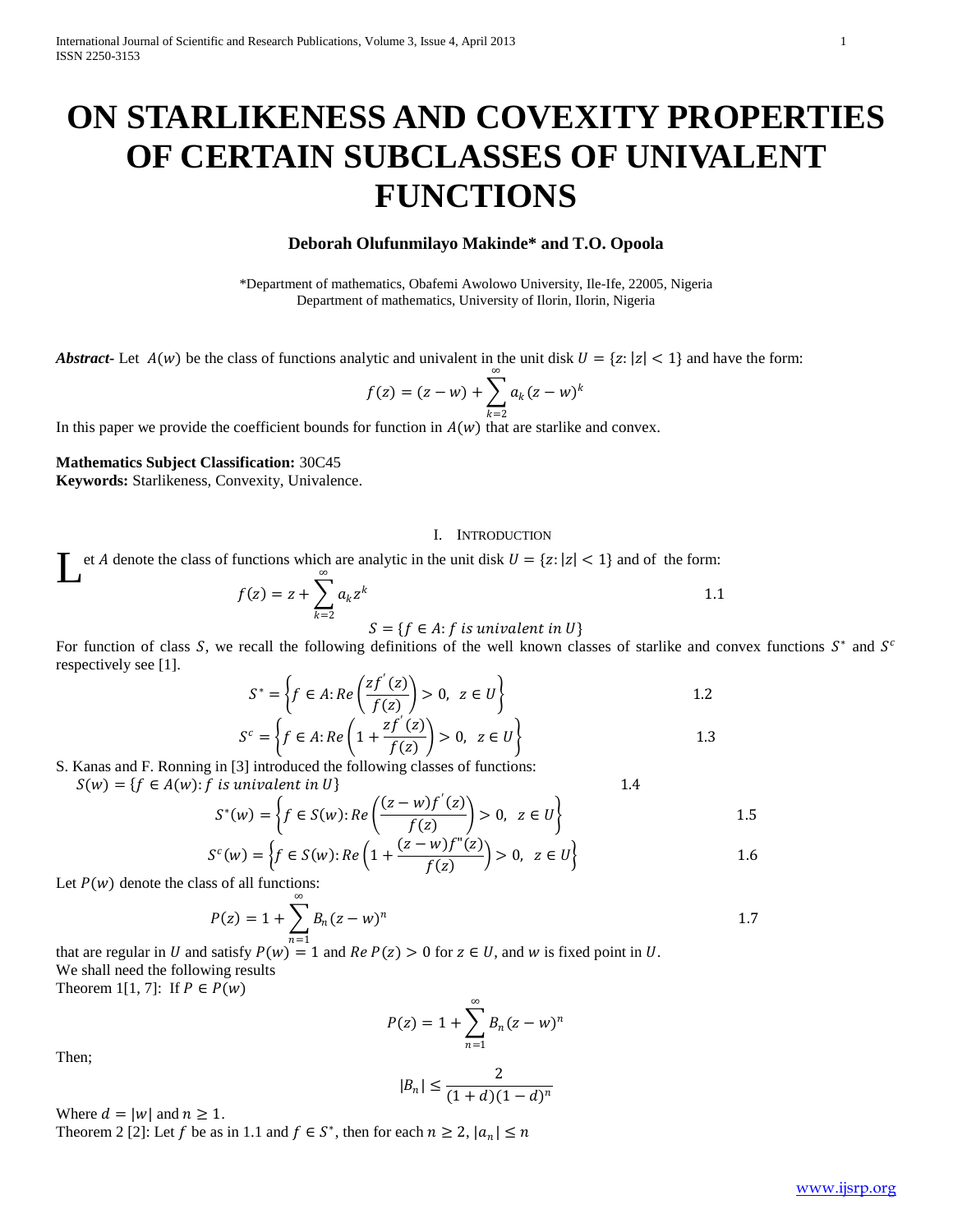International Journal of Scientific and Research Publications, Volume 3, Issue 4, April 2013 2 ISSN 2250-3153

#### II. MAIN RESULTS

Theorem 3: Let  $f(z)$  be of the form:

$$
f(z) = (z - w) + \sum_{k=2}^{\infty} a_k (z - w)^k
$$
  
each  $k \ge 2$ ,

And  $f_2 \in S^*(w)$ , then for each  $k \ge 2$ ,

Proof:

Let  $f \in S^*(w)$ , then:

$$
\frac{(z-w)f'(z)}{f(z)} = P(z) = 1 + \sum_{k=1}^{\infty} b_k (z-w)^k
$$

 $|a_k| \leq k$ 

Multiplying through by  $f(z)$ , we obtain:

$$
(z-w)f'(z) = \left(1 + \sum_{k=1}^{\infty} b_k (z-w)^k \right) \left( (z-w) + \sum_{k=2}^{\infty} a_k (z-w)^k \right)
$$
 2.2

Using 2.1 in 2.2 we obtain:

$$
(z-w) + \sum_{k=2}^{\infty} ka_k (z-w)^k = \left(1 + \sum_{k=1}^{\infty} b_k (z-w)^k \right) \left( (z-w) + \sum_{k=2}^{\infty} a_k (z-w)^k \right)
$$

Which implies that comparing coefficients, we obtain;

$$
ka_k(z-w)^k = a_k(z-w)^k + b_{k-1}(z-w)^k + \sum_{k=1}^{n-2} b_k a_{n-k}(z-w)
$$

$$
ka_k = a_k + b_{k-1} + \sum_{\substack{k=1\\n-2\\n-2}}^{n-2} a_{n-k} b_k
$$

$$
|ka_k| = \left| a_k + b_{k-1} + \sum_{\substack{k=1\\n-2\\n-2}}^{n-2} a_{n-k} b_k \right|
$$

$$
|a_k(k-1)| \le |b_{k-1}| + \sum_{k=1}^{n-2} |a_{n-k}| |b_k|
$$

Using the theorem 2.1 and theorem 2.2, we have

$$
|a_k|(k-1) \le \frac{2}{(1+d)(1+d)^{k-1}} + \sum_{k=1}^{n-2} n - k \frac{2}{(1+d)(1+d)^{k-1}}, where \ d = |w|
$$

And for  $d > 1$ , we obtain:

$$
|a_k|(k-1) \le 2\left(1 + \sum_{k=1}^{n=2} k\right)
$$

$$
= k(k-1), k \ge 2
$$

$$
|a_k| \le k.
$$

Theorem 4: Let  $f(z)$  be as 3.1 if  $f \in S^*(w)$  then for  $k \ge 2$ ,  $|a_k| \le 1$ Proof:

Let

Then

$$
F(w) = (z - w)f'(z) \in S^*(w)
$$

$$
\frac{(z-w)F'(z)}{F(z)} = P(z) = 1 + \sum_{k=1}^{\infty} b_k (z-w)^k
$$

Using 2.3 in 2.4 we obtain;

$$
1 + \frac{(z - w)f''(z)}{F(z)} = P(z)
$$

Which shows that  $f \in S^c(w)$ ; Now, multiply 3.4 by  $F(z)$ , gives

$$
(z-w)F'(z) = \left(1 + \sum_{k=1}^{\infty} b_k (z-w)^k\right) \left( (z-w) + \sum_{k=1}^{\infty} k a_k (z-w)^k\right)
$$
 2.6